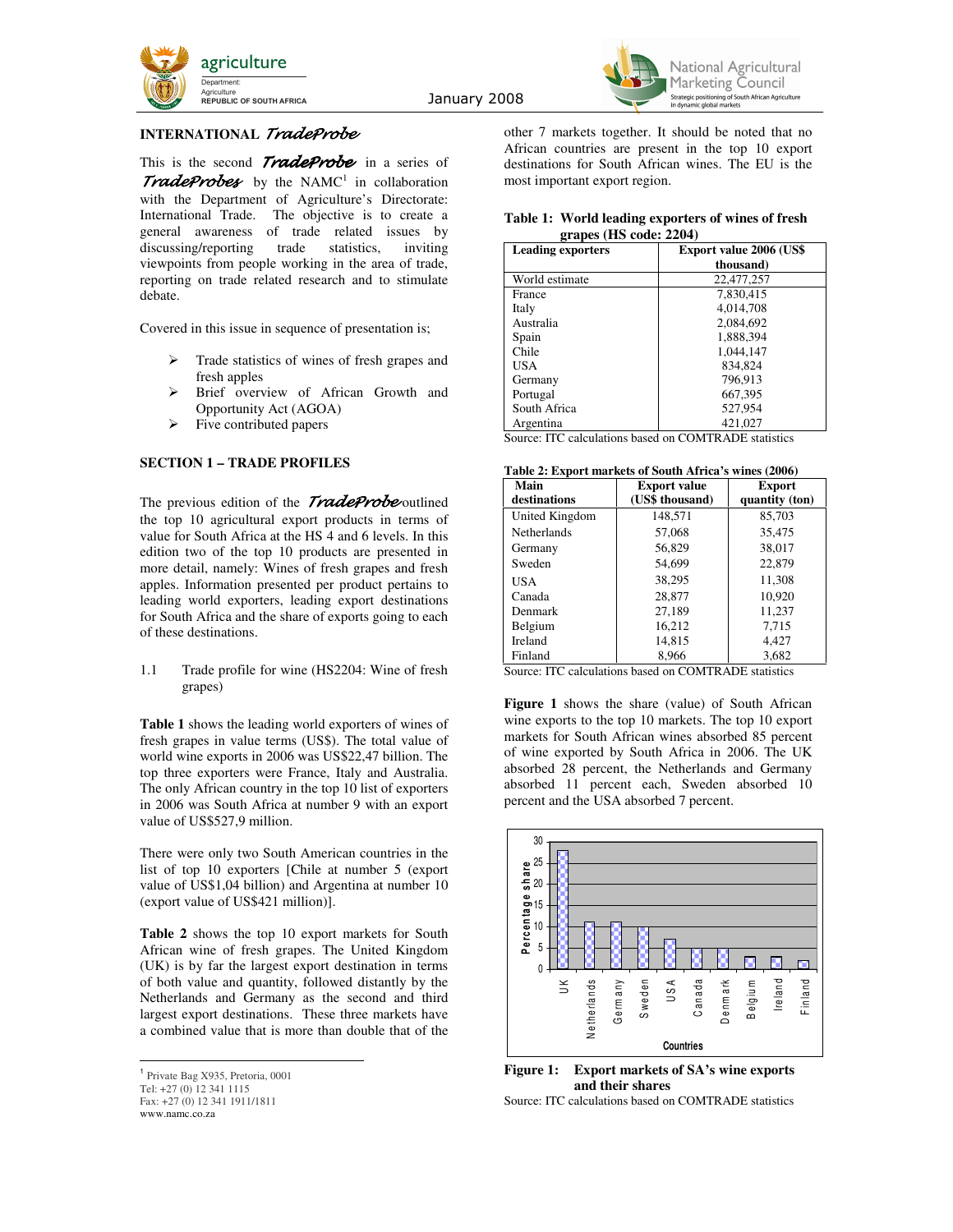1.2 Trade profile for apples (HS: 080810 Apples, fresh)

**Table 3** presents the global value of apple exports, as well as the value of exports for the top 10 exporters of fresh apples in 2006. The total value of world fresh apple exports in 2006 was US\$4,4 billion (6,338,843 tons were exported). The top 3 exporters of apples in 2006 were France (US\$574,2 million), Italy (US\$562,7 million) and the USA (US\$560,7 million). Only two South American countries (Chile and Argentina) are represented. South Africa is the only African country included. South Africa ranked African country included. number 10 in the top ten list and exports from South Africa represented 4 percent of world exports.

|        | Table 3: List of world leading exporters of fresh |  |
|--------|---------------------------------------------------|--|
| annlac |                                                   |  |

| <b>Leading exporters</b> | <b>Export value 2006</b><br>(US\$ thousand) |  |
|--------------------------|---------------------------------------------|--|
| World estimate           | 4.430.227                                   |  |
| France                   | 574,203                                     |  |
| Italy                    | 562,781                                     |  |
| USA                      | 560,781                                     |  |
| Chile                    | 503.388                                     |  |
| China                    | 372.561                                     |  |
| Netherlands              | 295.242                                     |  |
| Belgium                  | 223.522                                     |  |
| New Zealand              | 209,038                                     |  |
| Argentina                | 193.493                                     |  |
| South Africa             | 160.107                                     |  |

Source: ITC calculations based on COMTRADE statistics

**Table 4** shows the top 10 export markets for South African apples. The value of apple exports by South Africa in 2006 amounted to US\$160,1 million with about 267,863 tons of fresh apples exported. The three leading export destinations for fresh apples, in 2006, were the UK (US\$64,9 million), Malaysia (US\$12,8 million) and Belgium (US\$8,8 million). Two African countries (Angola and Benin) and two Asian countries (Malaysia and Singapore) are included in the top 10 list of apple export markets.

**Table 4: Export markets of fresh apples exported by South Africa (2006)** 

| <b>Main destination</b> | <b>Exported value</b><br>(US\$ thousand) | <b>Export</b><br>quantity (tons) |  |  |
|-------------------------|------------------------------------------|----------------------------------|--|--|
| United Kingdom          | 64.891                                   | 103,951                          |  |  |
| Malaysia                | 12,861                                   | 25,915                           |  |  |
| Belgium                 | 8,860                                    | 12.831                           |  |  |
| <b>Netherlands</b>      | 7.857                                    | 16,146                           |  |  |
| <b>Benin</b>            | 5,701                                    | 9.030                            |  |  |
| United Arab<br>Emirates | 5,598                                    | 8.795                            |  |  |
| Singapore               | 4.490                                    | 7,674                            |  |  |
| France                  | 4.210                                    | 7.244                            |  |  |
| Angola                  | 3,944                                    | 5,399                            |  |  |
| Ireland                 | 2.649                                    | 4.597                            |  |  |

Source: ITC calculations based on COMTRADE statistics

**Figure 2** shows the share (value) of South African apple exports to the top 10 markets. The UK is by far the largest market for fresh apples from South Africa, absorbing 41 percent of total apple exports. Malaysia (8%), Belgium (6%) and the Netherlands (5%) are the next biggest destinations. The top 10 export markets absorbed 77 percent of South Africa's fresh apple exports.



**Figure 2: Export markets of SA's apples and their share of exports** 

Source: ITC calculations based on COMTRADE statistics

### **SECTION 2 - AFRICAN GROWTH AND OPPORTUNITY ACT (AGOA)**

This section provides an overview of AGOA. It is important to explore AGOA in more detail as it provides preferential market access for eligible countries to the USA market.

### 2.1 Brief overview

On 18 May 2000, President Clinton signed into law the Trade and Development Act of 2000, containing the AGOA. The Act provides unprecedented opportunities and aims to promote:

- (a) increased trade and investment between the US and sub-Saharan African countries by providing eligible African countries with liberal access to the US market;
- (b) economic development and reform in sub-Saharan Africa, moving across a wide range of industries, granting tangible benefits to entrepreneurs, farmers, and families; and
- (c) increased access and opportunities for US investors and businesses in sub-Saharan Africa.

*The fundamental objective of the Act is duty free access into the USA markets for certain (eligible) products from eligible African countries.*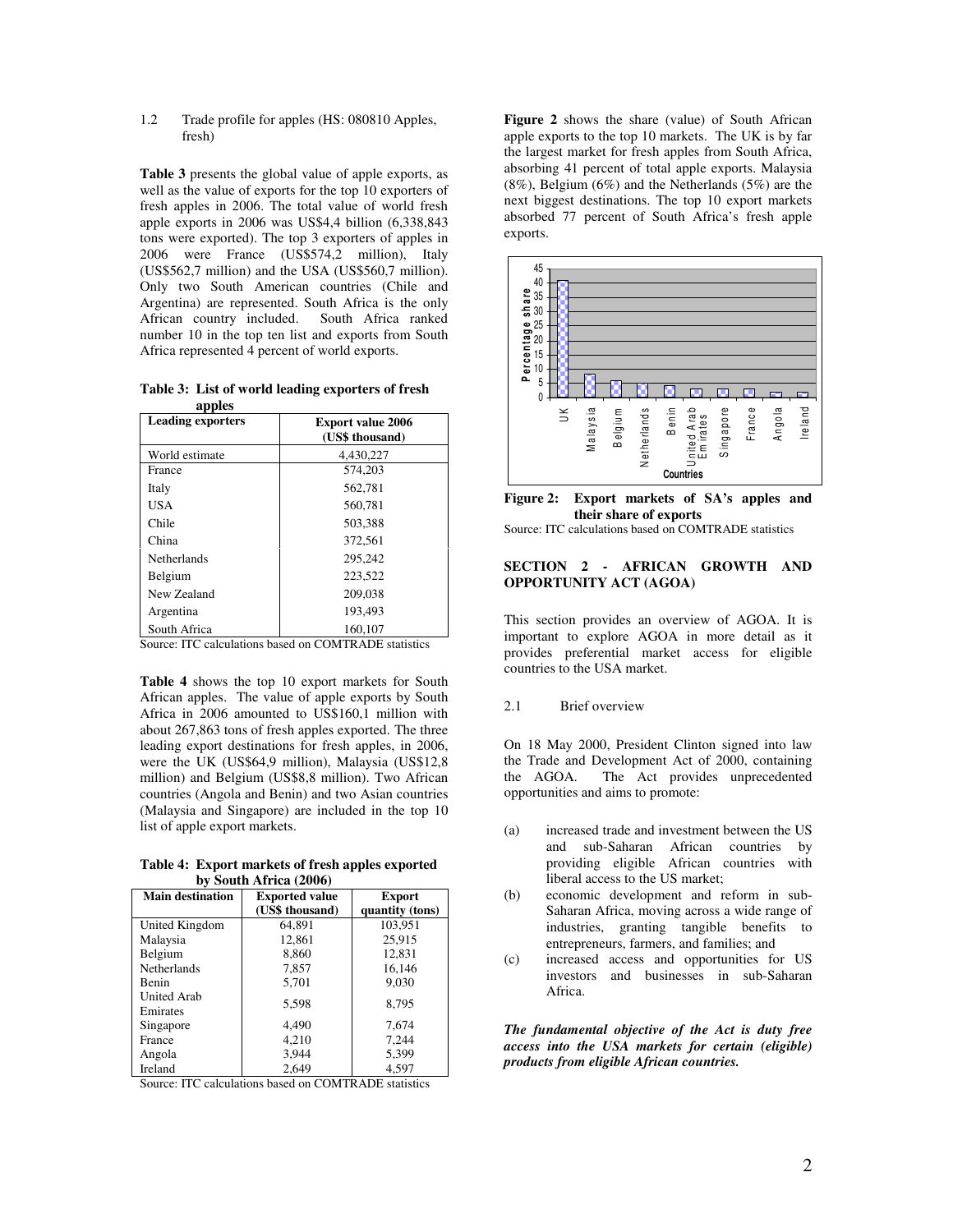AGOA was formulated to cover 8 years ending in 2008. With the expiry date drawing closer, there have been some proposed amendments to expand AGOA to go beyond 2015.

## 2.2 Who is eligible to benefit from AGOA

There were 34 sub-Saharan Africa countries eligible for the trade benefits given under AGOA in October 2000. The sequence of other countries that qualified includes Swaziland in 2001, Côte d'Ivoire in 2002, Gambia in 2003 and Central African Republic towards the end of 2003, while Eritrea was removed.

The total number of AGOA eligible countries is currently 39, while Sudan and Zimbabwe are not eligible AGOA members. Eligibility to AGOA is a prerogative of the USA president as outlined in section 107 of AGOA with some fundamental requirements that need to be met.

Some of these fundamental requirements include:

- $\triangleright$  Establishment or continual progress on market based economy;
- Democracy and good governance;
- Protection of intellectual property rights;
- Opening up of markets to USA trade and investment;
- $\triangleright$  Efforts to combat corruption and poverty reduction; and
- $\triangleright$  Protection of human rights and workers, and elimination of child labor.

For a country to be AGOA eligible it is inevitable that such a country must have qualified for the Generalized System of Preferences (GSP). But qualifying for the GSP does not automatically guarantee AGOA eligibility. Out of about 48 countries in sub-Saharan Africa about 45 are eligible for GSP while 37 are AGOA eligible.

# 2.3 Product list

More than 1,835 product lines are eligible for  $AGOA<sup>2</sup>$ . All the products specified in the list come from the eligible countries. Of the AGOA eligible products, clothing and apparel are treated differently, as separate rules of origin apply to them. Moreover, clothing and apparel products are subjected to further compliance requirements to be eligible AGOA products. Only when eligible countries comply with the relevant rules of origin, is duty free access granted. Under this condition, it is prescribed that a certain percentage of value adding of a product must have taken place in the eligible counties' territory.

The product lines specified in AGOA are based on the 8–digit Harmonized System (HS).

## 2.4 Southern African Customs Union (SACU) statistics under AGOA

In the past four years the trade balance between SACU and the USA remained more or less the same. The USA continued to export more to SACU than it imported from SACU. **Figure 3** presents the imports from the USA and exports to the USA by SACU from since 2004. Since 2004 SACU recorded a trade deficit. Even though exports to the USA continued to grow over the depicted period, imports from the USA continued to outstrip exports.



**Figure 3: Overall SACU and USA trade since 2004**  Source: AGOA.info

**Table 5** presents trade statistics between the different SACU members and the USA. South Africa has by far the largest trade share with the USA and also the largest trade deficit. Interesting to note is the significant growth in the trade deficit of Botswana.

# **Table 5: SACU countries trade with USA**

| Country                  | 2004<br>2005<br>2006<br>2007 |          |                |          |
|--------------------------|------------------------------|----------|----------------|----------|
|                          |                              |          |                | ytd      |
|                          |                              |          | (US\$ million) |          |
| Botswana Exports         | 51,6                         | 67.1     | 26.7           | 40,3     |
| Botswana Imports         | 72,9                         | 178,1    | 252,1          | 143,3    |
| <b>Trade Balance</b>     | $-21,3$                      | $-110.9$ | $-225,4$       | $-102.9$ |
| Lesotho Exports          | 5.4                          | 4,0      | 4.0            | 3.3      |
| Lesotho Imports          | 467,0                        | 403,4    | 408.4          | 323,2    |
| <b>Trade Balance</b>     | $-461,5$                     | $-399.4$ | $-404.3$       | $-319.9$ |
| Namibia Exports          | 66.0                         | 92.9     | 113,2          | 80.7     |
| Namibia Imports          | 238,2                        | 129,5    | 115,6          | 173,9    |
| <b>Trade Balance</b>     | $-172,1$                     | $-36,6$  | $-2,4$         | $-93.1$  |
| <b>SA Exports</b>        | 2.977                        | 3,652    | 4,234          | 3,787    |
| <b>SA</b> Imports        | 5,926                        | 5.854    | 7.497          | 6.817    |
| <b>Trade Balance</b>     | $-2,948$                     | $-2,201$ | $-3,263$       | $-3,030$ |
| <b>Swaziland Exports</b> | 11,7                         | 11.4     | 11,3           | 25,2     |
| Swaziland Imports        | 198,7                        | 198.8    | 155,8          | 114,1    |
| <b>Trade Balance</b>     | $-187.0$                     | $-187.3$ | $-144.5$       | $-88.9$  |

Note:  $2007 =$  Jan to Sept.

Source: AGOA.info

 $\overline{a}$ <sup>2</sup> See http://www.agoa.info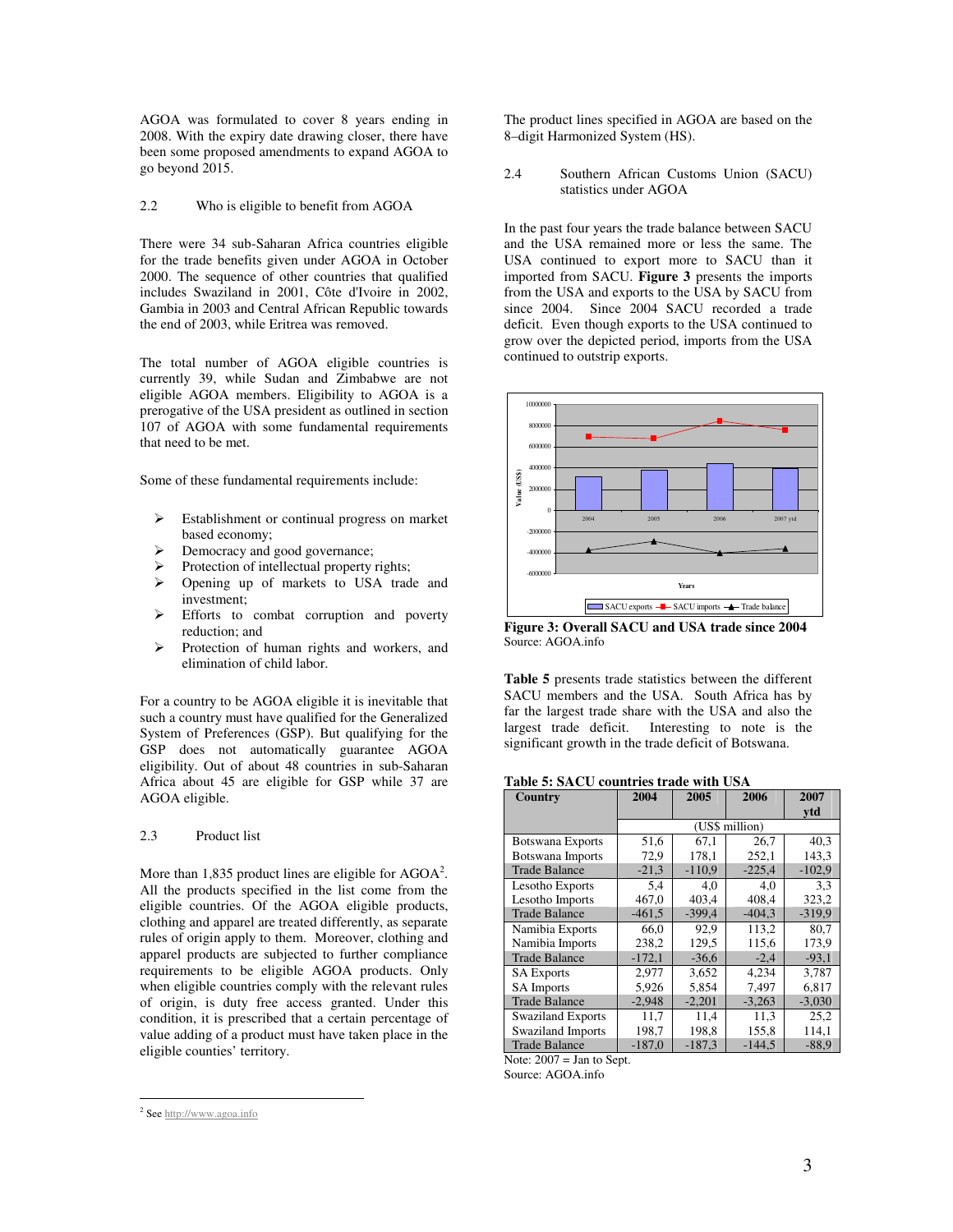## **3. CONTRIBUTED ARTICLES: AGRICULTURAL TRADE ISSUES**

## **3.1 Geographical Indications and Multilateral Negotiations**

#### By

## Chris Gladwin<sup>3</sup>

An article in the previous edition (November 2007) of the TradeProbe looked at some of the current systems of protection for GIs employed by WTO Member States and introduced the current debate surrounding the most suitable system of protection for GI type products in South Africa. A future article is planned that will focus more on systems of protection, unpacking the differences and drawing some comparisons. This article, which also follows on from the November article, focuses on the ongoing negotiations regarding GIs at a multilateral level.

International cooperation with regard to intellectual property issues (and the existing international intellectual property system) originated with the Paris Convention<sup>4</sup> (1835) and Berne Convention (1886). The Paris Convention was the first attempt to harmonize the various approaches and standards used to register GIs. Both the Paris Convention and the later Madrid Agreement<sup>5</sup> (1891) refer to "Indication of Source". However the Lisbon Agreement<sup>6</sup> (1958) goes further by referring to "appellation of origin" and indicating that it means "the geographical name of a country, region or locality, which serves to designate a product originating therein, the quality and characteristics of which are due exclusively or essentially to the geographical environment, including natural and human factors." There are however currently only 26 signatories to this latter agreement.

The TRIPS<sup>7</sup> Agreement (negotiated at the end of the Uruguay Round in 1994 - after intense lobbying by the US, EU, Japan and certain other developed countries) introduced the principle of minimum intellectual property standards, providing the basis for all future multilateral and bilateral intellectual property negotiations. TRIPS contains requirements that all nations' laws must meet (including for GIs and

 $\overline{a}$ 

trademarks) and specifies enforcement procedures, remedies, and dispute resolution procedures. There are two basic obligations with regard to GIs contained in Article 22 and Article 23.

**Article 22** (which applies to all products) obliges countries to provide legal opportunities in their own laws for the owner of a GI registered in that country to prevent the use of marks that mislead the public as to the geographical origin of the good, or that constitute an act of unfair competition. Countries are also obliged to provide protection against registration as a trademark if use of the GI in the trademark would mislead the public as to origin.

**Article 23** (which applies to wines and spirits only) requires governments to provide the owners of GIs the right (under their laws) to prevent the use of a GI identifying wines not originating in the place indicated by the geographical indication (even where the public is not being misled, where there is no unfair competition and where the true origin of the good is indicated or the geographical indication is accompanied by expressions such as "kind", "type", "style", "imitation" or the like). Similar protection must also be given to geographical indications identifying spirits. In terms of Article 23 governments may also refuse to register (or may invalidate) a trademark that conflicts with a wine or sprits GI (whether the trademark misleads or not). It is clear from the above that Article 23 (which applies only to wines and spirits) provides a higher degree of protection than Article 22. Article 22 requires the owner of the GI to prove that there is unfair competition or that the public is being misled as to the origin of the product. In the case of Article 23 the GI owner only needs to show that the (wine or spirit) product does not originate in the place indicated by the (wine or spirit) GI.

**Article 24** of TRIPS provides a number of exceptions to the protection of geographical indications that are particularly relevant for geographical indications for wines and spirits (Article 23). For example, Members are not obliged to bring a geographical indication under protection where it has become a generic term for describing the product in question. Article 24 also provides the basis for WTO Members "to enter into negotiations (multilateral and bilateral) aimed at increasing the protection of individual geographical indications under Article 23" while making it clear that the exceptions (discussed above) "shall not be used by a Member State to refuse to conduct negotiations".

<sup>3</sup> *Chris Gladwin is a Senior Researcher at Markets and Economic* 

*Research Centre of the National Agricultural Marketing Council.*<br><sup>4</sup> Paris Convention on trademarks (1883): Determines that intelle Paris Convention on trademarks (1883): Determines that intellectual property systems, including patents, of any contracting state are accessible to the nationals of other states party to the Convention. [171 Member States (incl. RSA)]

<sup>5</sup> Madrid Agreement for the Repression of False and Deceptive Indications of Source on Goods (1891) [34 Member States].

<sup>6</sup> Lisbon Agreement on the Protection of Appellations of Origin and their Registration (1958) [26 Member States]. There are 868 GIs registered in terms of this Agreement with 794 in force (France alone has 564 registered GIs).

<sup>7</sup> Agreement on Trade Related Aspects of Intellectual Property Rights (TRIPS). South Africa as a WTO Member is a TRIPS signatory. The TRIPS Agreement was adopted as part of the Final Act of the Uruguay Round of Trade Negotiations in 1994.

It should also be pointed out that Article 23.4 specifies that "in order to facilitate the protection of geographical indications for *wines*, negotiations shall be undertaken in the Council for TRIPS concerning the establishment of a multilateral system of notification and registration of geographical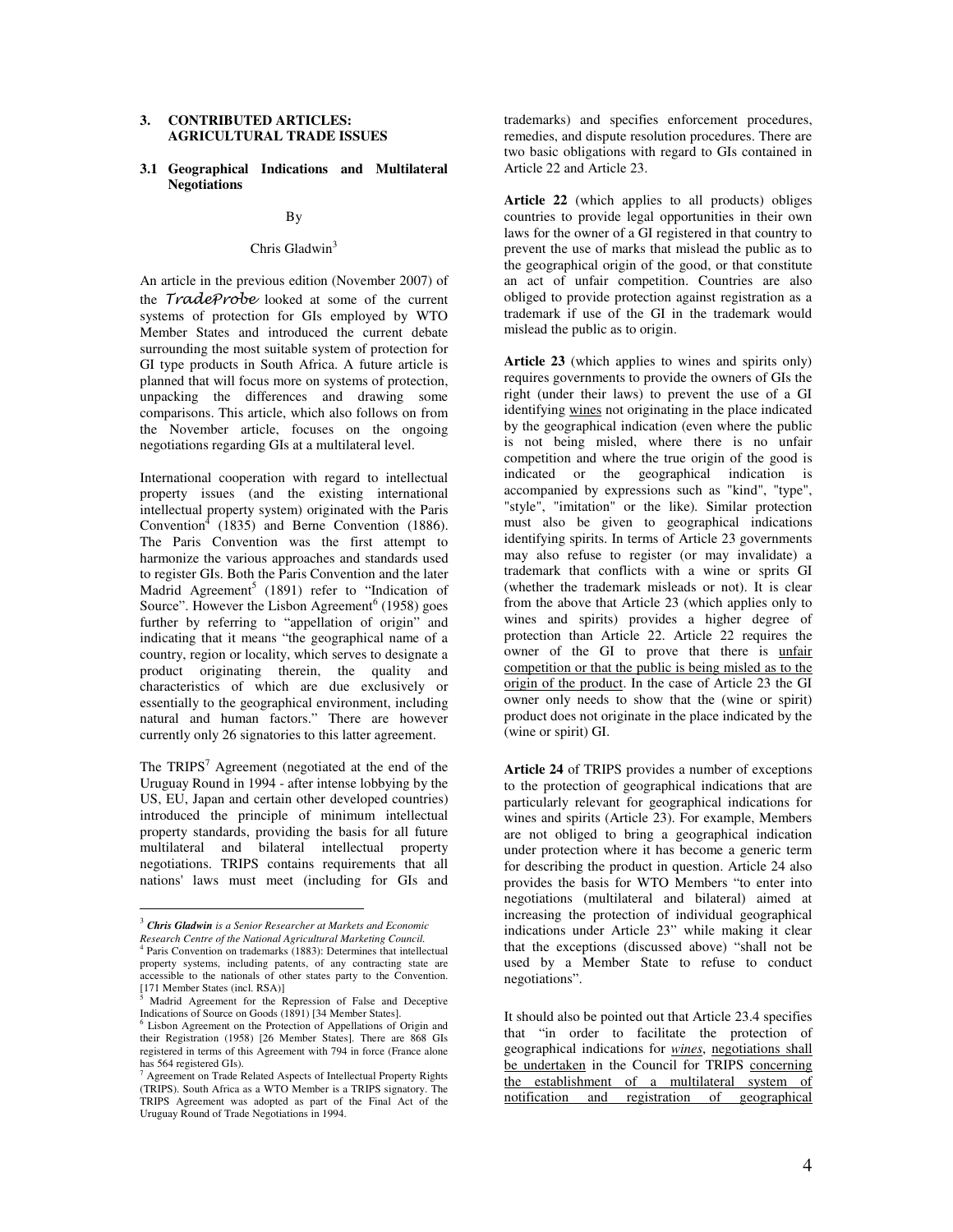indications for *wines* eligible for protection in those Members participating in the system.

A discussion of the above TRIPS Articles is particularly relevant as they are the focus of the ongoing multilateral negotiations on GIs. The main points of discussion are:

- $\triangleright$  The establishment of a multilateral system of notification and registration of GIs for wines and spirits
- $\triangleright$  Issues related to the extension of the protection of GIs provided in Article 23 to products other than wines and spirits

## Multilateral system of notification and registration (for wines and spirits)

The aim of registering GIs is to facilitate protection against illegitimate use by providing Countries with a list of GIs recognised in the respective countries of origin. As indicated above, negotiations on the establishment of a multilateral system of notification and registration of GIs for wines is part of the built-in agenda of the TRIPS Agreement (Article 23.4). However at the Ministerial Conference in Singapore in 1996, it was decided to also include spirits. Negotiations began shortly after the conclusion of the TRIPS Agreement. Two main camps could be observed. The European Union and others<sup>8</sup> proposed that all products should be included in the register (not just wines and spirits), participation in the multilateral system should be mandatory for all WTO Members and that registrations should have binding legal effect. According to the EU proposal registration should establish a "presumption" that the GI deserves protection in all WTO Members. Australia, Argentina, Japan, the United States (and various other countries<sup>9</sup>) proposed a system of voluntary participation where notified GIs would be listed in a database. In terms of this proposal non-participating countries would not be obliged to consult the database. Some of the key issues debated included the costs and administrative burden for governments and the possible legal effect in Member States.

Negotiations on the register were held in special sessions of the TRIPS Council. However Member States had such widely divergent views on the key questions surrounding the register that it was not possible to complete negotiations by the deadline (set by the Doha Ministerial Declaration) of the 5th WTO Ministerial Conference in Cancún (September 2003). Although negotiations are continuing on this issue in

the framework of the Doha Round, WTO Member States are focusing on agriculture, market access for industrial products, the Singapore issues<sup>10</sup> and cotton, and very few discussions have taken place.

## Extension of Article 23 Protection to products other than wines and spirits

As mentioned above, Article 23 of TRIPS provides a greater degree of protection for wines and spirits than is the case under Article 22 for all products. This can be illustrated through an example. In terms of Article 22 an indication such as "Gruyere cheese produced in South Africa" can be used legitimately<sup>11</sup> whereas in terms of Article 23 "South African Tequila" cannot be used legitimately. It is therefore argued that wines and spirits producers enjoy an "unfair" advantage over producers of other products.

WTO Members advocating extension (the so-called "Friends of  $GIs$ "<sup>12</sup>) aim was to get a clear mandate, confirming negotiations on extension as part of the Single Undertaking of the Doha Round. WTO Members opposing extension $13$  contested the view that extension was part of the Doha Round mandate. The issue was eventually included under paragraph 12 of the Doha Declaration (adopted at the end of the Ministerial Conference in Doha in November 2001) dealing with implementation issues. At the first meeting of the Trade Negotiations Committee (TNC) in 2002 it was decided that issues related to extension would be addressed in regular meetings of the TRIPS Council (which would report to the TNC by the end of 2002).

Due to the divergent views of Member States on whether a mandate existed to launch negotiations on extension, it was not possible to reach consensus before the Ministerial Conference in Cancún (September 2003). The second Draft Ministerial Text submitted to the Ministers in Cancún therefore refers to extension as an implementation issue and proposing the continuation of consultations of the DG on the issue (with no specific deadline provided).

The "Friends of GIs" group in the course of the negotiations provided the TRIPS Council and the TNC with elements in favour of extension arguing that

<u>.</u>

 8 Switzerland, Hungary, Bulgaria, Cyprus, the Czech Republic, Georgia, Hungary, Iceland, Malta, Mauritius, Moldova, Nigeria, Romania, the Slovak Republic, Slovenia, Sri Lanka and Turkey.<br><sup>9</sup> Canada Chila, Colombia, Costa, Bias, Dominican, Ban

Canada, Chile, Colombia, Costa Rica, Dominican Republic, Ecuador, El Salvador, Guatemala, Honduras, Namibia, New Zealand, Philippines and Chinese Taipei.

 $10$  The "Singapore issues" refers to four working groups set up during the WTO Ministerial Conference of 1996 in Singapore, namely investment protection, competition policy, transparency in government procurement and trade facilitation. <sup>11</sup> This would not be the case where countries have signed separate

Agreements that provide a greater degree of protection than is provided for in TRIPS e.g. the Lisbon Agreement.

Including Bulgaria, China, Cuba, the Czech Republic, the European Communities and its Member States, Hungary, Jamaica,

Liechtenstein, Kenya, Mauritius, Nigeria, Pakistan, the Slovak Republic, Slovenia, Sri Lanka, Switzerland, Thailand and Turkey.

<sup>13</sup> Argentina, Australia, USA, Canada, Chile, Chinese Taipei, Colombia, the Dominican Republic, El Salvador, Ecuador,

Guatemala, Honduras, New Zealand and Panama*.*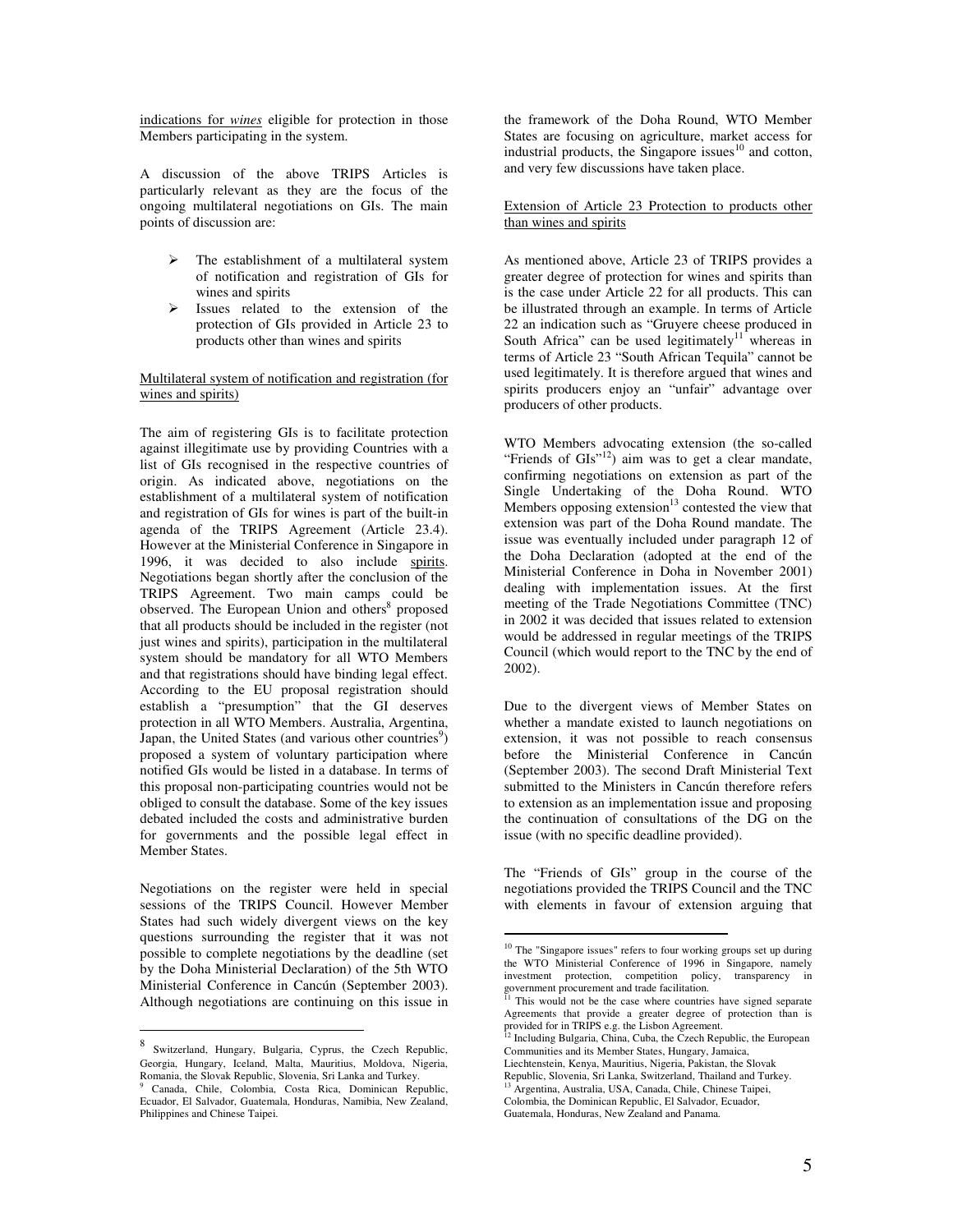extension would provide benefits for producers and consumers and for sustainable development. The opponents of extension have provided some of the following reasons for their position:

- $\triangleright$  Implementation of extension would mean extra costs for governments (in terms of administrative burdens and implementation costs), producers (trade and production costs), producers (trade and disruptions) and consumers (consumer confusion)
- $\triangleright$  The fact that some countries have more GIs to protect than others will create an imbalance
- > Immigrants who make use of skills developed in their country of origin to produce certain products (which are registered as GIs in their country of origin) would no longer be able to produce these products
- $\triangleright$  Improved protection for GIs is seen as a barrier to trade. Certain markets would be closed and producer's activities would be affected.

The complexity of these discussions and the fact that they cannot be seen in isolation is illustrated by the fact that the EU has tied the issue of GI extension to negotiations on the multilateral register for GIs for wines and spirits. The EU have also indicated that it cannot move in the area of agriculture unless progress is made with regard to GIs.

Related to the above two issues (extension and the multilateral register) is the so-called "clawback proposal" of the EU which was made in Agriculture Negotiations. The EU has also tied negotiations on the register (and the question of extension) to a proposal for a "clawback" of 41 GIs, meaning that they should be protected retrospectively regardless of their use elsewhere. Opponents<sup>14</sup> see this as an attempt by the EU to include "non-trade" concerns in Agriculture Negotiations.

In calling for a voluntary and flexible registration system (that does not result in an increased administrative and financial burden on countries) South Africa has aligned itself with the groupings opposing extension and arguing for a voluntary register.

From the above it is clear that on a multilateral level progress with regard to negotiations on GIs has been relatively slow, complex and challenging. The focus of the current negotiations is however on agriculture, market access for industrial products and the Singapore issues, and the GI related issues seem for the moment to be on the back burner. However some Member States, in particular the "Friends of GIs", in an attempt to break the deadlock, are currently engaged in awareness campaigns on the usefulness

 $\overline{a}$ 

and the economic, commercial and social benefits of GIs for WTO Members, in particular for developing countries.

## **3.2 Modelling the South Africa - China trading relationship: A trade brief**

By Ferdinand Meyer<sup>15</sup>, Cecilia Punt<sup>16</sup>, Sanri Reynolds<sup>17</sup>, and Ron Sandrey<sup>18</sup>

# 3.2.1 Introduction

The objective of this brief is to provide an overview of the impacts of a possible free trade agreement (FTA) where all the tariffs between the Southern African Customs Union (SACU) and China are reduced to zero. Three models were used to analyse the scenario. The global impacts were simulated using a global computable general equilibrium (CGE) model, known as the Global Trade Analysis Project (GTAP) model. The GTAP model indicates, amongst others, the expected changes in trade levels and import and export prices faced by different regions of the world. Results from the GTAP model were applied in a single country computable general equilibrium (CGE) model for South Africa (called the PROVIDE model), with the objective of estimating the welfare and distributional impacts of an FTA for the South African economy, while at the same time highlighting the implications for the agricultural sector at a provincial level. Lastly, the price impacts from the GTAP model were also introduced in the BFAP sector model in order to simulate industry impacts.

Only the sugar and apple industry impacts are included in this brief. This trade brief presents an effort to combine the technical results of a possible FTA between SACU and China from three distinct modelling approaches. The methodology that was followed to ensure the compatibility of the modelling outputs is not presented in this brief. The outcomes of the models are discussed and the main findings summarized. Important to note is that the analyses does not take any non-tariff barrier reductions into account.

## 3.2.2 Summary and key modeling results

A feature of South African imports in recent years has been the increasing penetration of the market by China and the dominance of this market in sectors where China actively competes. SACU and China are deliberating about a bilateral free trade agreement

<u>.</u>

<sup>&</sup>lt;sup>14</sup> US, Cairns Group and G-20

*<sup>15</sup> The Bureau for Food and Agricultural Policy (BFAP), University of Pretoria.* 

*<sup>16</sup> PROVIDE Project and BFAP, Western Cape Department of Agriculture* 

*<sup>17</sup> BFAP & Western Cape Department of Agriculture.* 

*<sup>18</sup> Trade Law Centre from Southern Africa (TRALAC)*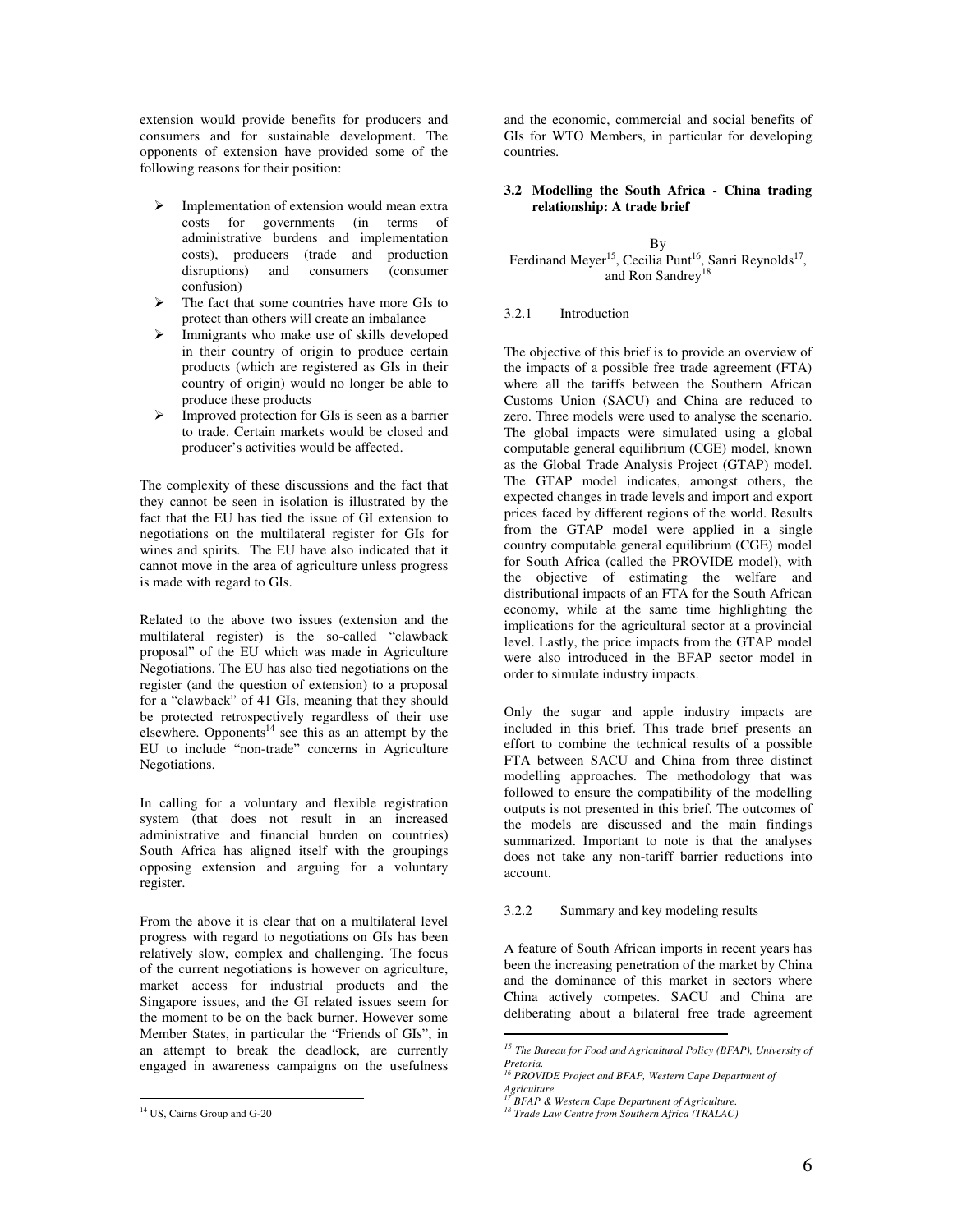(FTA). The possible impacts of such a FTA can be summarized as follows: The overall results show gains. South Africa's gains are \$278 million and the increased real GDP is 0.23 percent, a figure similar but lower than China's \$314 million at the assessed end point of 2015. South African exports to China will increase modestly by around 1.1 percent or \$0.58 billion.

There is little change in agriculture or natural resources, even though most agricultural prices increase marginally. The actions as a consequence of the FTA are concentrated in general machinery and 'other manufactures'. Conversely, imports from China are up by around \$1.6 billion, with \$846 million of this concentrated in the textile, clothing and footwear sectors. The largest loss in welfare comes from the EU mostly as a result of South Africa opening its market to Chinese competition and displacing EU imports (\$92 million), although it also loses some \$54 million as a result of South Africa displacing EU trade into China. For the total, it seems like the FTA is strongly welfare-enhancing for the world, as world welfare increases by \$567 million; this is mostly from capital accumulation effects.

In aggregate, most of this gain results from reductions in SACU tariffs and not Chinese tariffs. From the changes in import and export prices between different regions of the world that were simulated by the GTAP model, the changes in the weighted average import and export prices faced by South African producers and the 'rest of the world' could be determined in order to shock the PROVIDE and BFAP models. Of interest from an agricultural perspective is the increase in the export price of sugar (+0.66%), other horticulture crops  $(+1.19\%)$ , wool  $(+0.88\%)$  and vegetables and fruit (0.09%) under the FTA scenario.

Production decisions are influenced by changes in relative prices fetched on the domestic and export<br>markets. Total production, which comprises markets. Total production, which comprises production for the domestic market and the export market, reflects the expansion or contraction of the different industries. The biggest decrease in volume of production is for electronic equipment (-0.54%) while the biggest increase is for other manufactures (0.96%). Production of grains (-0.05%) and oil seeds (-0.06%) decreases. However, there is an increase in the production of sugar cane, which supports the increase in production of sugar. The BFAP sector model was shocked with the increase in the export price of sugar (from GTAP model).

**Table 6** presents the impacts on the sugar market over the period 2011 - 2015, as simulated in the BFAP sector model. An increase (0.22% on average) in the Recoverable Value of sugar cane induces an expansion in the area under sugar cane of only 0.05% on average. This clearly points out the inelastic nature of sugar cane production. Interestingly, there is no

shift in the domestic use of sugar and the increase in sugar production is completely absorbed by the export market. This can be explained by the fact that the domestic sugar price is a regulated price that is not directly affected by the export price of sugar or the domestic sugar cane price. Sugar exports increase by more than 0.10%.

| SA sugar market               |       |       |       |       |       |  |
|-------------------------------|-------|-------|-------|-------|-------|--|
|                               | 2011  | 2012  | 2013  | 2014  | 2015  |  |
| Area in<br>sugarcane          | 0.03% | 0.04% | 0.04% | 0.05% | 0.05% |  |
| Sugarcane<br>average yield    | 0.00% | 0.00% | 0.00% | 0.00% | 0.00% |  |
| Sugarcane<br>production       | 0.02% | 0.03% | 0.04% | 0.05% | 0.05% |  |
| Sugarcane<br>for sugar        | 0.02% | 0.03% | 0.04% | 0.05% | 0.05% |  |
| Sugarcane<br>for ethanol      | 0.00% | 0.00% | 0.00% | 0.00% | 0.00% |  |
| Sugar<br>domestic use         | 0.00% | 0.00% | 0.00% | 0.00% | 0.00% |  |
| Sugar<br>exports              | 0.05% | 0.07% | 0.09% | 0.11% | 0.12% |  |
| Sugar<br>recoverable<br>value | 0.21% | 0.22% | 0.22% | 0.23% | 0.23% |  |
| Sugarcane<br>average price    | 0.21% | 0.21% | 0.22% | 0.22% | 0.22% |  |

**Table 6: BFAP results – Percentage change in the SA sugar market** 

Source: BFAP model, 2007

The export price of vegetable and fruits increases by 0.09% (from GTAP model). The GTAP model makes no clear distinction between the various categories of vegetables and fruits and, therefore, the BFAP sector model could not be shocked with the shift in the export price. Yet, some of the industries that fall in this category could be very sensitive for a FTA of this nature, especially since China is a low cost producer and local industries could struggle to compete against cheaper imports. The apple industry serves as a good example. An independent assumption was made to shock the BFAP apple sector model. It was assumed that 10 000 tons of apples will be imported from China annually over the period 2008 -2012.

The results show that in 2008, the volume of apples sold in the domestic market increases by 3% and the local price decreases by 4.2% due to the increased level of imports. The 4.2% decline is equivalent to R149/ton (nominal terms). Due to the lower domestic price, more apples will initially be exported (exports increase by 1%) and less of the domestic crop will be allocated to the local market. The lower domestic prices lead to lower production and export levels over the long run. However, local production will decline over time as a consequence of lower domestic prices and, therefore, exports will also decline over the long run.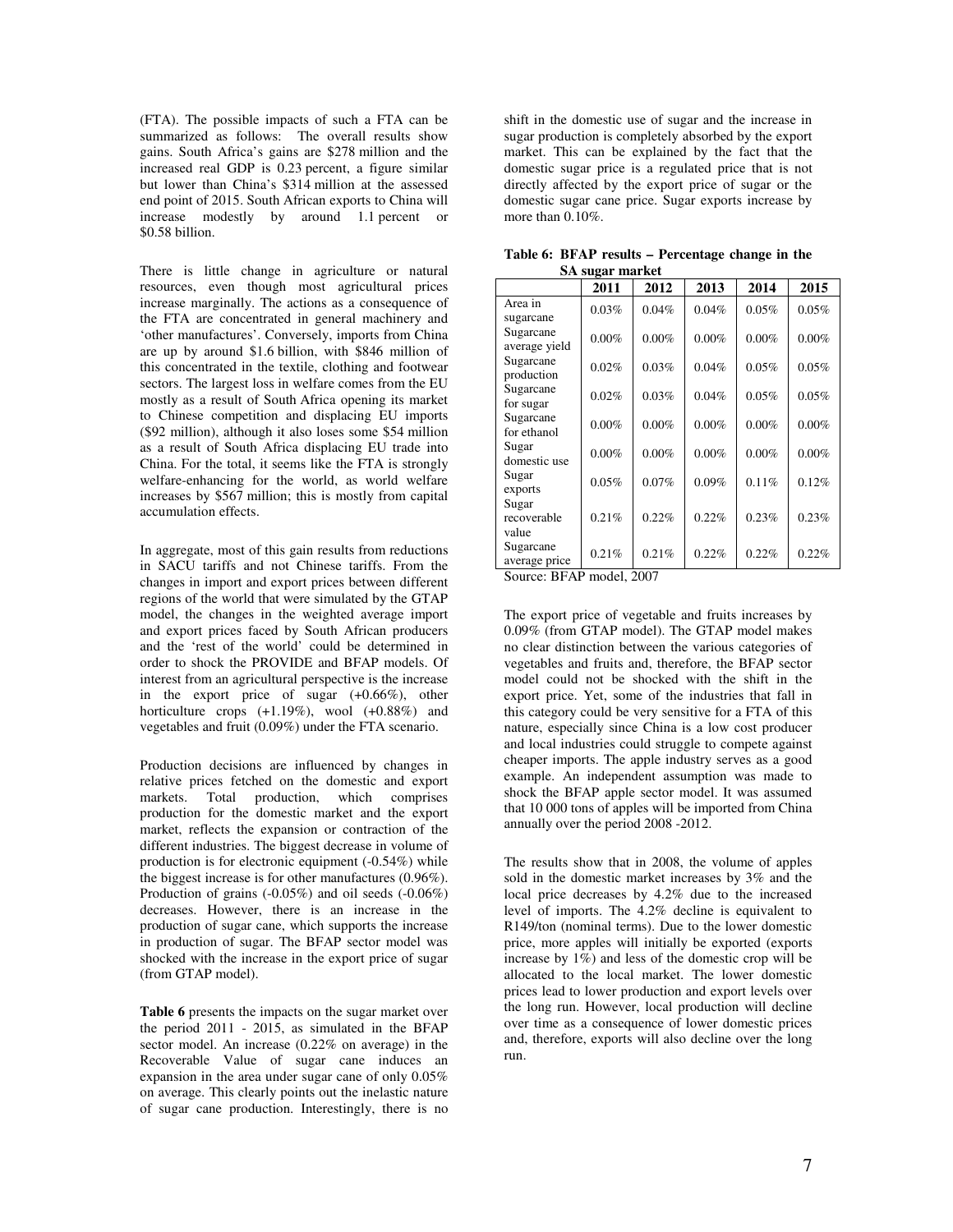



Shifting the focus from a national to a provincial level, the PROVIDE model reports agricultural activities on aggregate per province. The weighted average changes in import and export prices for all commodities faced by the South African industries and markets, generated with the GTAP model, was introduced as a single shock to the PROVIDE model. Results indicate an increase in agricultural production by Gauteng province (+0.21%), followed by Eastern Cape (+0.12%), KwaZulu-Natal (+0.07%) and Mpumalanga (0.03%). The net impact on production in the Western Cape is negligible, while North West (-0.07%), Northern Cape (-0.05%), Limpopo (-0.03%) and Free State (-0.02%) experience a decline in production on aggregate. The results are driven by the combinations of products produced within each of the provinces.

The change in economic activity (not only agriculture but the complete economy) impacts on factor demands and wage rates. When the full employment assumption is relaxed for unskilled workers, aggregate labour income increases by 0.066% and 3 575 employment opportunities are created throughout the economy, of which 1 144 (32%) are created in Gauteng, followed by North West (697 or 19%).

Lastly, this brief only presents the technical analyses of a possible FTA between SACU and China under a selected set of assumptions. Different assumptions will produce different modeling results. There are also a large number of non-technical trade issues that need to be taken into consideration in order to obtain a better understanding of the possible implications of the FTA. A list of references for this article is provided $1<sup>9</sup>$ .

 $\overline{a}$ 

| <b>Province</b>   | <b>Number</b> | <b>Share</b> |
|-------------------|---------------|--------------|
| Gauteng           | 1144          | 32%          |
| North West        | 697           | 19%          |
| <b>Free State</b> | 511           | 14%          |
| KwaZulu-Natal     | 373           | 10%          |
| Eastern Cape      | 323           | 9%           |
| Limpopo           | 247           | 7%           |
| Western Cape      | 156           | $4\%$        |
| Northern Cape     | 97            | 3%           |
| Mpumalanga        | 28            | $1\%$        |
| <b>Total</b>      | 3575          | 100%         |

Source: PROVIDE MODEL, 2007

#### **3.3 SADC-EC EPA negotiations (November 2007)**

#### By

#### Joyce Letswalo<sup>20</sup>

#### 3.3.1 Background

The EU is currently negotiating Economic Partnership Agreements (EPAs) with several developing and least developed country groupings. These EPA's will replace the existing Cotonou Agreement, which will expire on 31 December 2007. The EPA negotiations are gaining momentum given the looming 31 December 2007 deadline for completion. The last round of negotiations between SADC and the EC was held from 5 to 16 November 2007, in Brussels. These were conducted at technical, Senior Officials and Trade Minister's level, with the aim to finalise the agreement.

#### 3.3.2 Latest Developments

#### 1) Market access – tariff offers

-

The negotiations in this area are at a critical stage as both Parties are constantly exchanging improved market access offers. The EC proposed an interim arrangement to ensure that the developing countries are not left without preferential access into its market should the EPA not be finalized by 31 December 2007. For South Africa, the existing SA-EU Trade Development and Cooperation Agreement (TDCA) will continue to offer South African exporters access

<sup>&</sup>lt;sup>19</sup> Meyer, FH. (2007). "An Application of the BFAP Sector Model", presentation at the 45<sup>th</sup> conference of AEASA, Fourways Johannesburg, September 2007.

**Punt, C (2007).** The socio-economic impact of a possible SACU/China Free Trade Agreement on the South African economy. Preliminary research results presented at a workshop during the  $45<sup>th</sup>$ conference of AEASA, Fourways Johannesburg, September 2007. **Reynolds, S (2007).** "The Impact of Importing Apples on the South African Apple Industry: An Econometric Analysis", presentation at the 45<sup>th</sup> conference of AEASA, Fourways Johannesburg, September 2007.

**Sandrey, R and H.G. Jensen (2007).** "Revisiting the South African-China trading relationship", TRALAC working paper, August 2007. <sup>20</sup> *Joyce Letswalo is a Deputy Director: Bi-lateral Trade Relations – Europe, Russia and Middle East at the Department of Agriculture's Directorate: International Trade*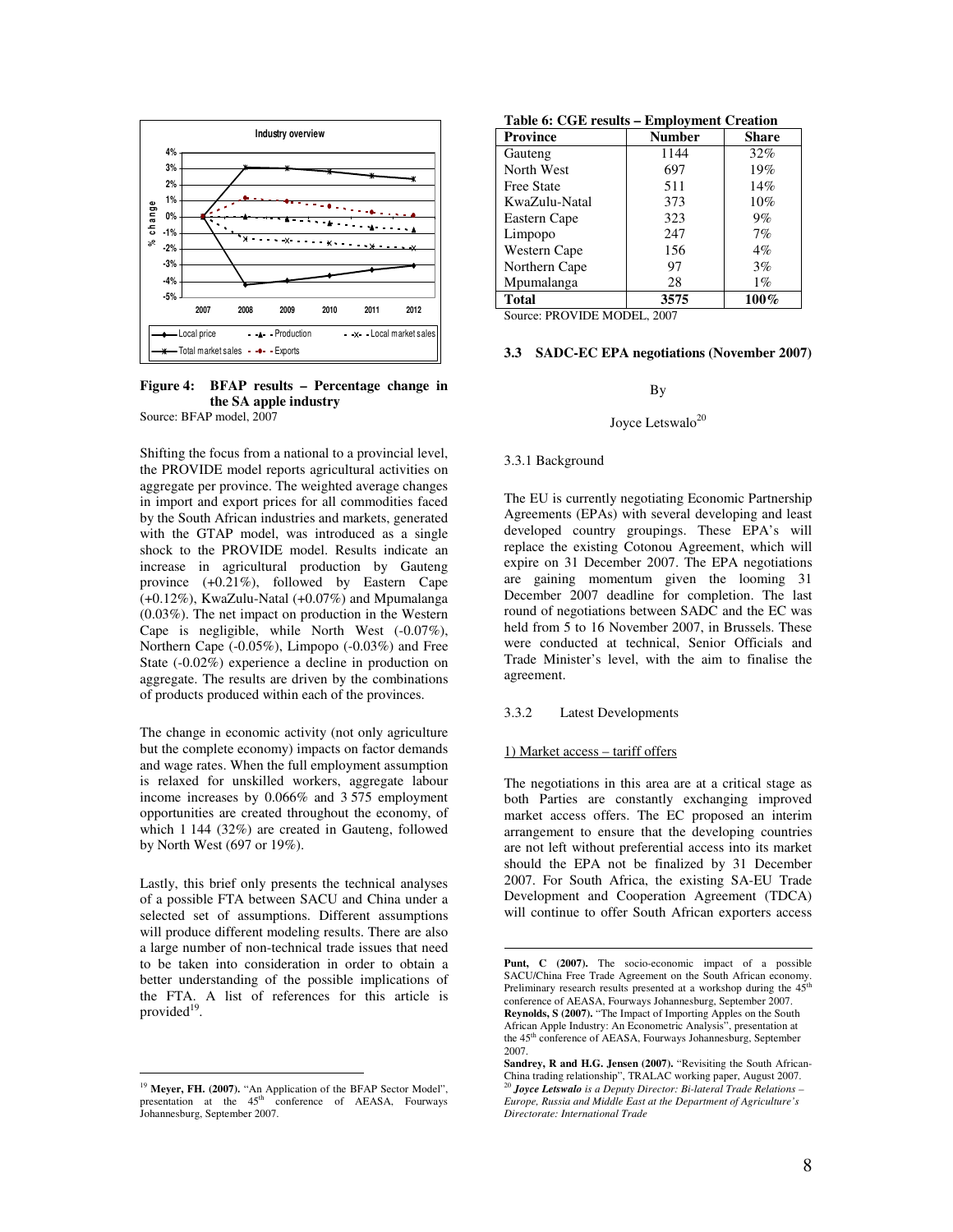into the EU market. In the absence of the interim agreement, Least Developed Countries (LDC's) will enjoy duty-free access under the Everything-But-Arms initiative (EBA), and other Developing Countries will qualify for Generalized System of Preferences (GSP) duties into the EU. GSP preferences are less favourable than the Cotonou preferences that they enjoy at present. In the SADC EPA group the countries that could potentially be affected by the latter are Botswana, Namibia and Swaziland.

## 2) Rules of Origin (RoO)

So far the provisions of the RoO are agreed upon with the EC at a technical level. It has been resolved with other African EPA groups that RoO would be negotiated at ACP level. Therefore, the same rules would apply to all EPA configurations. It is very important to negotiate RoO that are flexible and allow cumulation at all levels, in order to ensure that tariff preferences can be fully exploited.

## 3) Legal text on market access

During the round of 5 to 16 November 2007, intense negotiations were conducted in this area. The EC and SADC EPA group tabled individual proposals in this area. This round was used to consolidate the text in areas where there were concurrence and address the differences that still exist. Unfortunately, this could not be fully achieved yet. However, both parties agreed to continue electronic text proposal exchanges to resolve outstanding issues before the next round.

Unfortunately, the EPA could not be finalized at this round.

## **3.4 SADC regional economic integration: SADC -FTA due in 2008**

By Lentheng Tswai<sup>21</sup>

## 3.4.1 Tariff Phase Downs

 $\overline{a}$ 

In terms of the SADC Trade Protocol, SADC member states are scheduled to complete most of their tariff phase down commitments by 2008. An audit of Member States' compliance with their tariff phase down schedules was undertaken in July 2007 as instructed by the Ministerial Task Force on Regional Economic Integration. The purpose of the study was to assist in assessing Member States' readiness to achieve the free trade area (FTA) in 2008.

The audit study compared the applied rates with the yearly gazetted ones to verify compliance with tariff phase down schedules. The audit found that four Member States, namely Malawi, Mozambique, Tanzania and Zimbabwe are behind their schedules of reducing tariffs. Mauritius, SACU Member States and Zambia are on schedule. (Angola has acceded to the Trade Protocol but is not yet implementing. The DRC has not yet acceded to the Protocol. Madagascar has just acceded in 2006; implementation would have started in October 2007).

The SADC Secretariat is in the process of assisting Member States who are behind their schedules to fast track their phase down process. Zimbabwe indicated that it will gazette and effect the outstanding tariffs by November 2007.

## 3.4.2 Review of Rules of Origin (RoO)

The process of reviewing the RoO started in 2005 after realizing that the current rules are complex and therefore trade restrictive. To date substantial progress has been made to simplify the rules. There is however some outstanding rules to be agreed upon for a few products. For agriculture simplified rules are still outstanding for coffee, tea, cloves, sunflower and soybean oils. A last round of negotiations is scheduled for December 2007 to finalize the outstanding rules. Trade Ministers instructed that these rules be finalized before end of 2007.

## 3.4.3 Preparations for SADC Customs Union due in 2010

Preparations for establishing the SADC Customs Union started in September 2006 following from the Heads of States Summit in Maseru, Lesotho in August 2006. Part of the preparations was to undertake technical studies to advise on the appropriate model for a SADC Customs Union and also, assessing the compatibility of national policies to form the customs union. The studies have been completed and Member States used them to undertake national consultations to decide on how take the process forward.

The outcomes of national consultations were considered by the Ministerial Task Force on Regional Economic Integration during the meeting in Lusaka, Zambia on 7 November 2007. Ministers in general agreed that the studies provide valuable information for further work and negotiations on the establishment of the Customs Union. They further agreed that urgent and more detailed work needs to be undertaken in the areas of the common external tariff (including the

*<sup>21</sup> Lentheng Tswai is a Deputy Director: Bi-Lateral Trade Relations – Africa at the Department of Agriculture's Directorate: International Trade*